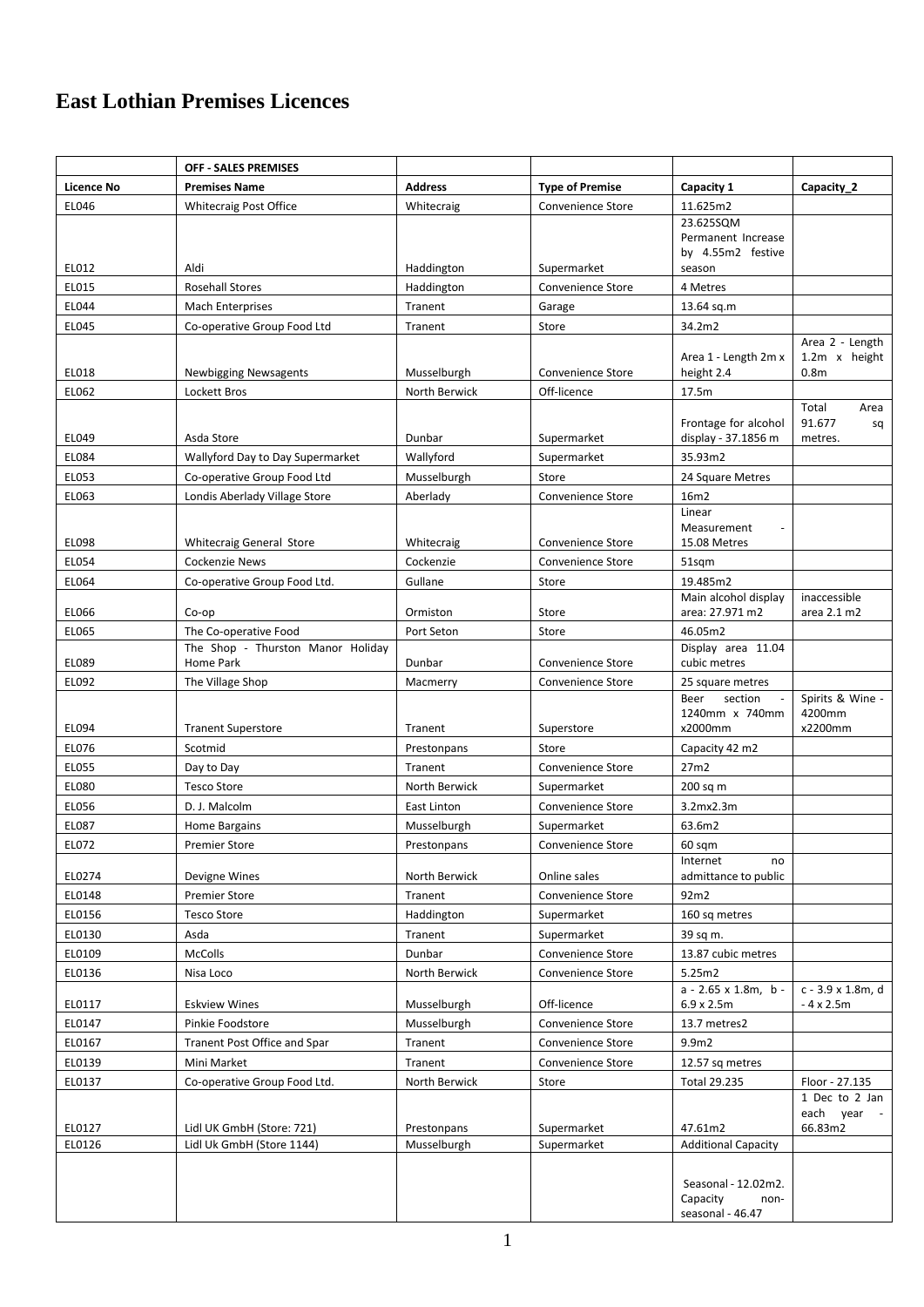| EL0132  | Co-operative Group Food Ltd.            | Dunbar                | store                    | 27.165m2                              |                       |
|---------|-----------------------------------------|-----------------------|--------------------------|---------------------------------------|-----------------------|
| EL0123  | <b>Iceland Foods Limited</b>            | Musselburgh           | Store                    | 6.6m2                                 |                       |
| EL0135  | Co-operative Food Ltd.                  | Dunbar                | Store                    | 21.0m                                 |                       |
| EL0134  | Co-operative Group Food Ltd.            | East Linton           | Store                    | 23.88 m2                              |                       |
|         |                                         |                       |                          | Main alcohol display                  | inaccessible          |
| EL0133  | Co-op                                   | Longniddry            | Store                    | 25.75                                 | area 4.2              |
| EL0128  | <b>Linton Wines</b>                     | East Linton           | Online sales             | 11m2                                  |                       |
| EL0144  | Open all Hours                          | Musselburgh           | <b>Convenience Store</b> | 19 linear metres                      |                       |
| EL0118  | Fair Price Food Store                   | Prestonpans           | Convenience Store        | Area 1 -2.42m2                        | Area 2 -9.86m2        |
| EL0153  | Aldi Store                              | North Berwick         | Supermarket              | Total 31.5m2                          | Permanent:<br>24.75m2 |
| EL0151  | Scotmid                                 | Prestonpans           | Store                    | 34.2m3                                |                       |
|         |                                         |                       |                          | Fridge cabinet                        | Shelving - 1200       |
| EL0129  | Longniddry Village Shop                 | Longniddry            | Convenience Store        | 1000x 680                             | x 300                 |
| EL0171  | Haddington Wines & Whiskies             | Haddington            | Off-licence              | 80 <sub>m</sub>                       |                       |
|         |                                         |                       |                          | Main display 23.26 -                  |                       |
| EL0131  | Co-operative Group Food Ltd.            | Gifford               | Store                    | inaccessible<br>area<br>3.15          |                       |
|         |                                         |                       |                          | 16.6m x<br>6.8msq                     |                       |
| EL0142  | Nicer Foods                             | North Berwick         | Convenience Store        | $= 23.4$ msq                          |                       |
| EL0119  | Flowers by Arrangement                  | Musselburgh           | convenience Store        | 1x3m                                  |                       |
| EL0191  | Day-Today (formerly Nisa Store)         | Prestonpans           | Convenience Store        | 4.415m                                |                       |
|         |                                         |                       |                          |                                       | Permanent             |
| EL0172  | Aldi Stores Limited                     | Musselburgh           | Supermarket              | Total 30.375<br>Alcohol<br>Main       | Display: 25.875       |
|         |                                         |                       |                          | Display Area: 26;                     |                       |
| EL0186  | Co-operative Group Food Ltd.            | Haddington            | Store                    | inaccessible area 4.2                 |                       |
| EL0216  | Day Today                               | Haddington            | <b>Convenience Store</b> | Total Area - 79.54                    |                       |
| EL0182  | Gullane Mini-market                     | Gullane               | Convenience Store        | 14.04m                                |                       |
| EL0192  | Nungate Mini Market                     | Haddington            | Convenience Store        | 19sqm                                 |                       |
|         |                                         |                       |                          | Depth - 2152cm x                      |                       |
| EL0177  | Fenton Tower External Services Building | Fenton, North Berwick | Off-licence              | 1000cm x 227cm                        | Sq m - 2270           |
| ELO197  | <b>McColls</b>                          | Musselburgh           | Convenience Store        | 54.96m2                               |                       |
| EL0174  | Belhaven Smokehouse Ltd.                | Hedderwick, Dunbar    | Convenience Store        | 38sm                                  |                       |
| EL0198  | Scotmid                                 | Prestonpans           | Store                    | Capacity 39.6m2<br>Public             | display area 2 -      |
| EL0202  | Spar Shop                               | Pencaitland           | Convenience Store        | display<br>2.61m x 0.66m              | $1.68 \times 0.41$ m  |
| EL0188  | Lowcost Supermarket                     | Musselburgh           | Convenience Store        | 34m2                                  |                       |
| EL0190  | Nicholson News (Keystore)               | Longniddry            | Convenience Store        | 8sqm                                  |                       |
| EL0283  | Little Superstore                       | Ormiston              | Convenience Store        | 36.05m                                |                       |
| EL0284  | Scots Cheer Ltd                         | Drem                  | Online sales             | 330m                                  |                       |
| EL285   | Looks General Store                     | Dunbar                | Convenience Store        | 3m2                                   |                       |
| EL290   | West Barns Shop                         | West Barns            | Convenience Store        |                                       |                       |
| EL291   | Town House Fish & Chicken Bar           | Haddington            | Convenience Store        | 1.18m3                                |                       |
| EL0295  | R. S. McColl                            | Musselburgh           | Convenience Store        | 31.78m2                               |                       |
|         |                                         |                       |                          | 281.12<br>square                      |                       |
| EL296   | Tesco Extra                             | Musselburgh           | Supermarket              | metre                                 |                       |
| ELO 298 | Grace of India (formerly Sole Kitchen)  | Aberlady              | Off-licence              | A-1200 x 2000 x 750                   | B 3000 x 900 x<br>600 |
| EL299   | The Deli @ East Linton                  | East Linton           | Off-licence              | 1660mm x 1800mm                       |                       |
| EL302   | 121 High Street                         | Musselburgh           | Convenience Store        | $12.20 \times 2.2m = 28.84$           |                       |
| EL300   | The Fine Wine Company Ltd.              | Musselburgh           | Off-licence              | 67.5m2                                |                       |
| EL313   | Co-operative Group Food Ltd             | Prestonpans           | Store                    | 37.015 sqm                            |                       |
|         |                                         |                       |                          | 10.7m x 0.75m at its                  |                       |
| EL316   | <b>Wallyford Grocers</b>                | Wallyford             | Convenience Store        | widest                                |                       |
|         | Seton Sands Holiday Village Temporary   |                       |                          |                                       |                       |
| EL317   | Shop                                    | Longniddry            | Convenience Store        | 2.8 <sub>m2</sub><br>12.06m2/<br>34.2 |                       |
| EL318   | Shop (Musselburgh News)                 | Musselburgh           | Convenience Store        | linear metres                         |                       |
|         |                                         |                       |                          | display<br>area                       | inaccessible          |
| EL320   | Pinkie Farm Convenience Store           | Musselburgh           | Convenience Store        | accessible - 51.50                    | area - 3.96.          |
| EL324   | McColls                                 | Haddington            | Convenience Store        | 8.5m2                                 |                       |
| EL325   | Aldi                                    | Tranent               | Supermarket              | 39.96m2                               |                       |
|         |                                         |                       |                          |                                       | inaccessible          |
| EL 335  | Pans Convenience Store                  | Prestonpans           | Convenience Store        | Sales floor - 16.8 m2                 | gantry - 1m x         |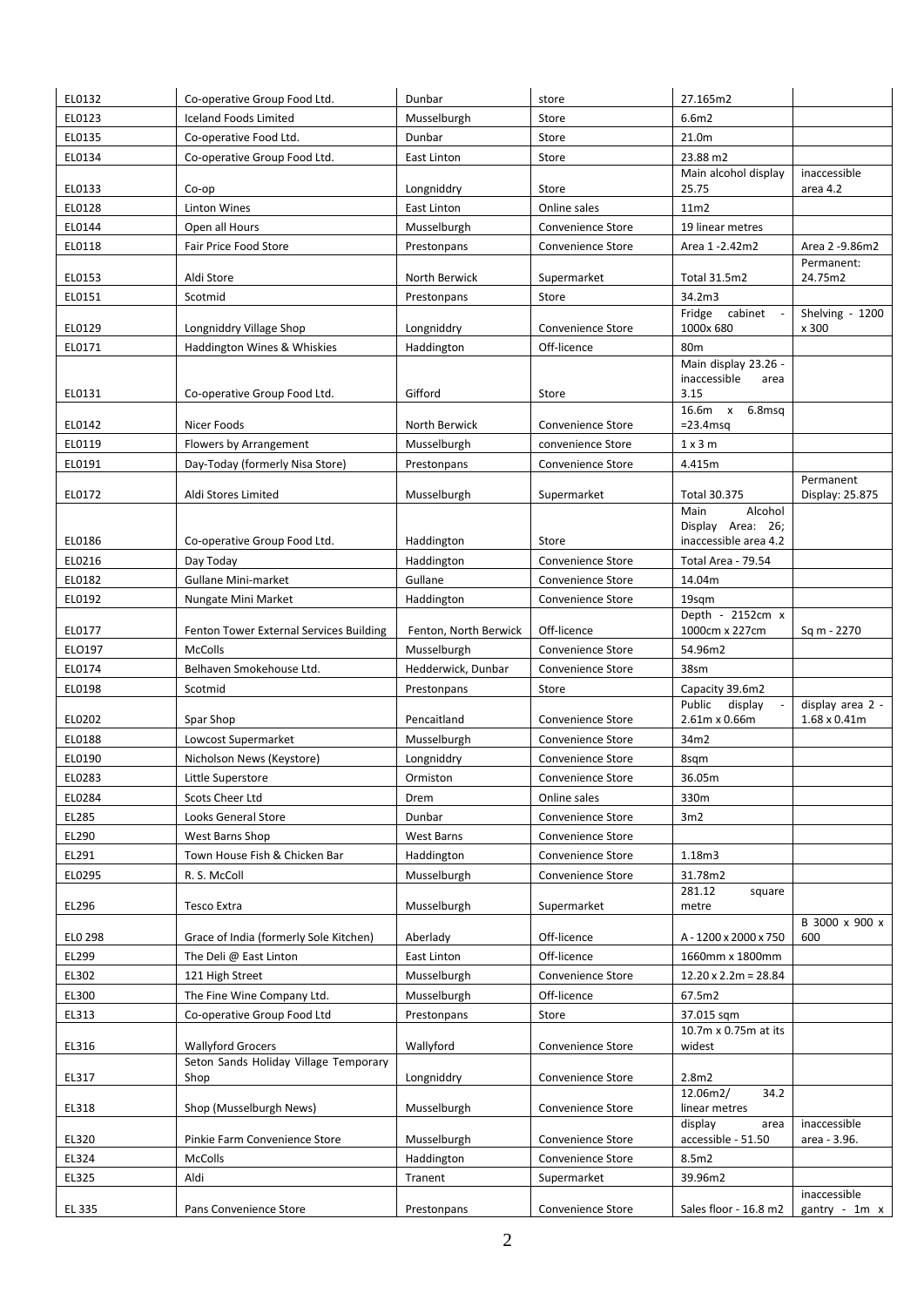|             |                                                                       |                          |                           |                       | 0.5 <sub>m2</sub> |
|-------------|-----------------------------------------------------------------------|--------------------------|---------------------------|-----------------------|-------------------|
| ELO337      | 179 North High Street                                                 | Musselburgh              | Convenience Store         | 8.65m                 |                   |
| EL330       | The Co-operative Food                                                 | Prestonpans              | Store                     | 25.585m2              |                   |
|             |                                                                       |                          |                           |                       |                   |
|             | <b>ON-SALES</b>                                                       |                          |                           |                       |                   |
|             |                                                                       |                          |                           | Capacity<br>(No<br>of |                   |
| Licence No. | <b>Premises Name</b>                                                  | <b>Address</b>           | <b>Premises Type</b>      | Persons)              |                   |
| EL025       | Hole in the Wa'                                                       | Musselburgh              | <b>Public House</b>       | 100                   |                   |
| EL024       | Riverside Bar                                                         | Musselburgh              | <b>Public House</b>       | 60                    |                   |
| EL023       | Gurkha Bar & Restaurant                                               | Musselburgh              | Restaurant                | 60                    |                   |
| ELO001      | Old Aberlady Inn                                                      | Aberlady                 | Restaurant/Inn            | 242                   |                   |
| EL002       | Craigielaw Golf Club                                                  | Aberlady                 | Club                      | 310                   |                   |
| EL003       | No5 Duke Street (formerly West Barns<br>Inn)                          | West Barns               | Restaurant/Bar            | 264                   |                   |
| EL005       | Umberto's                                                             | Dunbar                   | Restaurant                | 52                    |                   |
| EL0008      | The Castle                                                            | Dirleton                 | Hotel                     | 200                   |                   |
| EL007       | The Crown Hotel                                                       | <b>East Linton</b>       | Hotel                     | 110                   |                   |
| EL009       | Garvald Inn                                                           | Garvald                  | Hotel                     | 59                    |                   |
| EL010       | <b>Mallard Hotel</b>                                                  | <b>Gullane Golf Club</b> | Hotel                     | 150                   |                   |
| EL011       | Gardeners Arms                                                        | Haddington               | <b>Public House</b>       | 116                   |                   |
| EL016       | The Craig House                                                       | Inveresk                 | Hotel                     | 260                   |                   |
| EL019       | Caprice Restaurant                                                    | Musselburgh              | Restaurant                | 90                    |                   |
| EL029       | Ravelstone House Hotel                                                | Musselburgh              | Hotel/Restaurant          | 653                   |                   |
| EL022       | The Stand                                                             | Musselburgh              | <b>Public House</b>       | 60                    |                   |
| EL028       | Levenhall Arms                                                        | Musselburgh              | <b>Public House</b>       | 60                    |                   |
| EL030       | Coach and Horses                                                      | Musselburgh              | <b>Public House</b>       | 114                   |                   |
| EL031       | Zitto's Italian Wine Bar                                              | North Berwick            | Restaurant                | 240                   |                   |
| EL032       | Lucky House Cantonese Restaurant                                      | North Berwick            | Restaurant                | 40                    |                   |
| EL034       | Herringbone (formerly The Quarterdeck)                                | North Berwick            | Bar/Restaurant            | 140                   |                   |
| EL035       | Nether Abbey Hotel                                                    | North Berwick            | Hotel                     | 286                   |                   |
| EL038       | Auld Hoose                                                            | North Berwick            | <b>Public House</b>       | 170                   |                   |
| EL039       | The Westgate Gallery                                                  | North Berwick            | Café/Restaurant           | 36                    |                   |
| EL036       | County Hotel                                                          | North Berwick            | Hotel                     | 200                   |                   |
| EL040       | Ship Inn                                                              | North Berwick            | <b>Public House</b>       | 222                   |                   |
| EL041       | Golfers Rest                                                          | North Berwick            | <b>Public House</b>       | 268                   |                   |
| EL042       | The Gothenburg                                                        | Prestonpans              | Distillery/Restaurant     | 230                   |                   |
| EL017       | <b>Brunton Theatre</b>                                                | Musselburgh              | Theatre                   | 1000                  |                   |
| EL293       | <b>Event Space</b>                                                    | Inveresk                 | Function                  | 400                   |                   |
| EL073       | Queen Margaret University (Sports &<br><b>Student Union Building)</b> | Musselburgh              | Bar                       | 398                   |                   |
| EL081       | The Brig Inn                                                          | Tranent                  | Bar                       |                       |                   |
| EL060       | Kashmir Valley Restaurant                                             | Tranent                  | Restaurant                | 96                    |                   |
| EL093       | Tower Inn                                                             | Tranent                  | Bar                       | 156                   |                   |
| EL095       | Way Inn                                                               | Prestonpans              | Restaurant                | 70                    |                   |
| EL096       | <b>Wemyss House Hotel</b>                                             | Port Seton               | Hotel                     | 660                   |                   |
| EL100       | Winton House                                                          | Pencaitland              | Events                    | 218                   |                   |
| EL078       | Springfield Guest House                                               | Dunbar                   | <b>Guest House</b>        | 15                    |                   |
| EL097       | Whispers                                                              | Tranent                  | Bar                       | 120                   |                   |
| EL086       | The Grange                                                            | North Berwick            | Restaurant                | 42                    |                   |
| EL077       | <b>Scottish Seabird Centre</b>                                        | North Berwick            | <b>Tourist Attraction</b> | 100                   |                   |
| EL088       | The New Plough                                                        | Tranent                  | Bar                       | 210                   |                   |
| EL048       | Archerfield Golf Clubhouse                                            | Dirleton                 | Clubhouse                 | 518                   |                   |
| EL068       | Maitlandfield House Hotel                                             | Haddington               | Hotel                     | 480                   |                   |
| EL052       | Castle Park Golf Club                                                 | Gifford                  | Golf Club                 | 60                    |                   |
| EL082       | The Dasher                                                            | Prestonpans              | Bar                       | 268                   |                   |
| EL051       | Bella Italia                                                          | North Berwick            | Restaurant                | 60                    |                   |
| EL090       | The Tollbooth Cafe Restaurant                                         | Musselburgh              | Restaurant                | 30                    |                   |
| EL099       | <b>Winton Arms</b>                                                    | Pencaitland              | Bar                       | 254                   |                   |
| EL074       | Railway Tavern                                                        | Prestonpans              | Bar                       | 320                   |                   |
|             |                                                                       |                          |                           |                       |                   |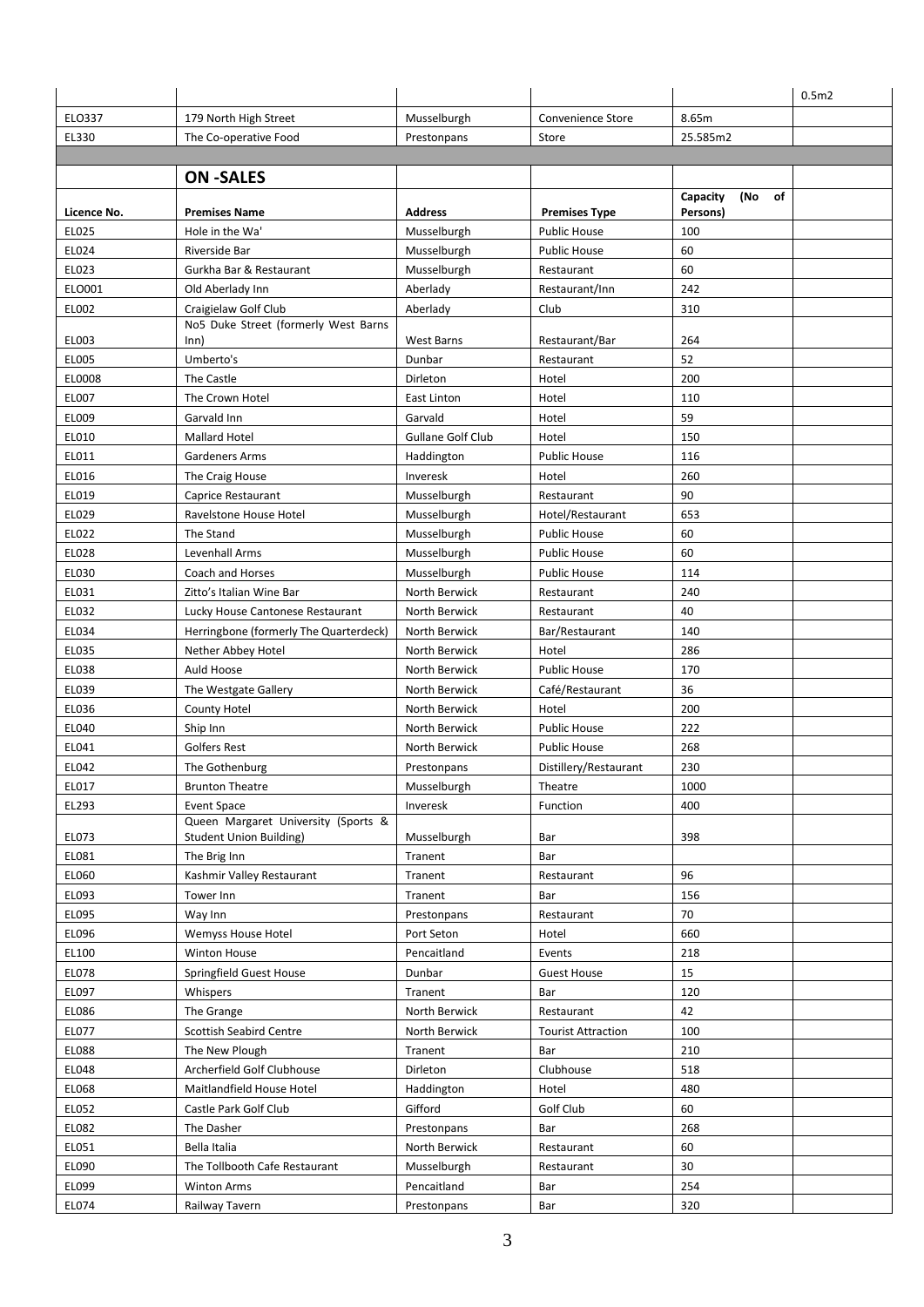| EL069  | Marine Hotel                                    | North Berwick | Hotel                          | 800 |  |
|--------|-------------------------------------------------|---------------|--------------------------------|-----|--|
| EL058  | Hallhill Healthy Living Centre                  | Dunbar        | sports club                    |     |  |
| EL0143 | North Berwick Diner and Fry                     | North Berwick | Restaurant                     | 72  |  |
| EL0116 | Eden Hotel                                      | Dunbar        | Hotel                          | 60  |  |
| EL0165 | The Volunteer Arms (Staggs)                     | Musselburgh   | Bar                            | 130 |  |
| EL0124 | Kilspindie House Hotel                          | Aberlady      | Restaurant/Bar                 | 230 |  |
| EL0157 | Anchor Bar                                      | Musselburgh   | <b>Public House</b>            | 100 |  |
| EL0145 | Osteria                                         | North Berwick | Restaurant                     | 31  |  |
| EL0122 | Horseshoe Tavern                                | Musselburgh   | <b>Public House</b>            | 170 |  |
| EL0108 | China Garden                                    | Haddington    | Restaurant                     | 44  |  |
| EL0120 | Glenkinchie Distillery Visitor Centre           | Pencaitland   | Distillery                     | 140 |  |
| EL0105 | Habaneros                                       | Musselburgh   | Restaurant/Café                | 178 |  |
| EL0107 | Castle Hotel                                    | Dunbar        | Hotel                          | 96  |  |
| EL0150 | Dunmuir Hotel                                   | Dunbar        | Hotel                          | 224 |  |
| EL0154 | Sportsman's Bar                                 | Musselburgh   | <b>Public House</b>            | 96  |  |
| EL0149 | Golden Chopsticks                               | Musselburgh   | Restaurant                     | 80  |  |
| EL0114 | Eagle Inn                                       | Dunbar        | <b>Public House</b>            | 106 |  |
| EL0158 | The Coalgate                                    | Ormiston      | <b>Public House</b>            | 338 |  |
| EL050  | New Bayswell Hotel                              | Dunbar        | Hotel                          | 210 |  |
| EL0166 | <b>Tiger Coast</b>                              | North Berwick | Restaurant                     | 70  |  |
| EL0110 | The Mercat Grill (Formerly Dolphin Inn)         | Musselburgh   | <b>Public House/Restaurant</b> | 226 |  |
| EL0112 | Dragon Way                                      | Musselburgh   | Restaurant                     | 40  |  |
| EL0104 | <b>Black Bull</b>                               | Dunbar        | Public Bar                     | 60  |  |
| EL0164 | The Volunteer Arms                              | Dunbar        | Public Bar                     | 65  |  |
| EL0106 | Carberry Tower                                  | Musselburgh   | Events                         | 320 |  |
| EL0115 | Eastern Eye Indian Restaurant                   | Haddington    | Restaurant                     | 62  |  |
| ELO161 | Crollas Italian (formerly The Bird Cage)        | Inveresk      | Restaurant                     | 100 |  |
| EL0102 | Royal MacIntosh Hotel                           | Dunbar        | Hotel                          | 250 |  |
| EL0160 | The Folly Hotel                                 | North Berwick | Hotel                          | 38  |  |
| EL0101 | Auld Brig Tavern                                | Musselburgh   | Public Bar                     | 60  |  |
| EL0162 | The Open Arms Hotel                             | Dirleton      | Hotel                          | 207 |  |
| EL0168 | <b>Tweeddale Arms Hotel</b>                     | Gifford       | Hotel                          | 315 |  |
| EL0113 | Dynasty                                         | Musselburgh   | Restaurant                     | 35  |  |
| EL0159 | The Creel Restaurant                            | Dunbar        | Restaurant                     | 36  |  |
| EL0155 | <b>Sung Sing</b>                                | Haddington    | Restaurant                     | 42  |  |
| EL0185 | Longniddry Inn                                  | Longniddry    | Restaurant                     | 548 |  |
| EL0195 | Quayside Leisure Centre                         | Musselburgh   | Leisure Centre                 | 600 |  |
| EL0175 | Gifford Golf Club                               | Gifford       | Club                           | 40  |  |
| EL0208 | The Old Clubhouse                               | Gullane       | Club                           | 130 |  |
| EL0178 | Goblin Ha Hotel                                 | Gifford       | Hotel                          | 364 |  |
| EL0189 | Mercat Hotel                                    | Haddington    | Hotel                          | 250 |  |
| EL0181 | The Main Course                                 | Gullane       | Restaurant/Bar                 | 53  |  |
| EL0196 | The Bell                                        | Haddington    | Restaurant/Bar                 | 351 |  |
| EL215  | Victoria Inn & Avenue Restaurant                | Haddington    | <b>Restaurant with Rooms</b>   | 167 |  |
| EL0210 | The Rocks Bar and Restaurant                    | Dunbar        | Restaurant/Bar                 | 170 |  |
| EL0180 | Greywalls                                       | Gullane       | Hotel                          | 298 |  |
| EL0184 | La Potiniere                                    | Gullane       | Restaurant                     | 35  |  |
| EL0211 | The Ship Inn                                    | Musselburgh   | Public Bar                     | 280 |  |
| EL0206 | The Keepers Arms                                | Tranent       | Public Bar                     | 170 |  |
| EL0212 | The Thorntree                                   | Prestonpans   | Public Bar                     | 234 |  |
| EL0173 | Belhaven Fruit Farm                             | Dunbar        | <b>Events Shed</b>             | 300 |  |
| EL0179 | Golf Inn & Restaurant                           | Gullane       | Hotel/Restaurant               | 378 |  |
| EL0214 | <b>Tyneside Tavern</b>                          | Haddington    | Bar/Restaurant                 | 100 |  |
| EL0183 | King's Palace Chinese Restaurant                | Dunbar        | Restaurant                     | 162 |  |
| EL0213 | Golf Tavern (Formerly The Toll Bridge<br>Hotel) | Haddington    | Bar/Restaurant                 | 218 |  |
| EL0207 | Waterside Bistro (formerly The Laffin<br>Duck)  | Haddington    |                                | 274 |  |
| EL0205 | The Golden Grain                                | Haddington    | Restaurant<br>Restaurant/Café  | 60  |  |
|        |                                                 |               |                                |     |  |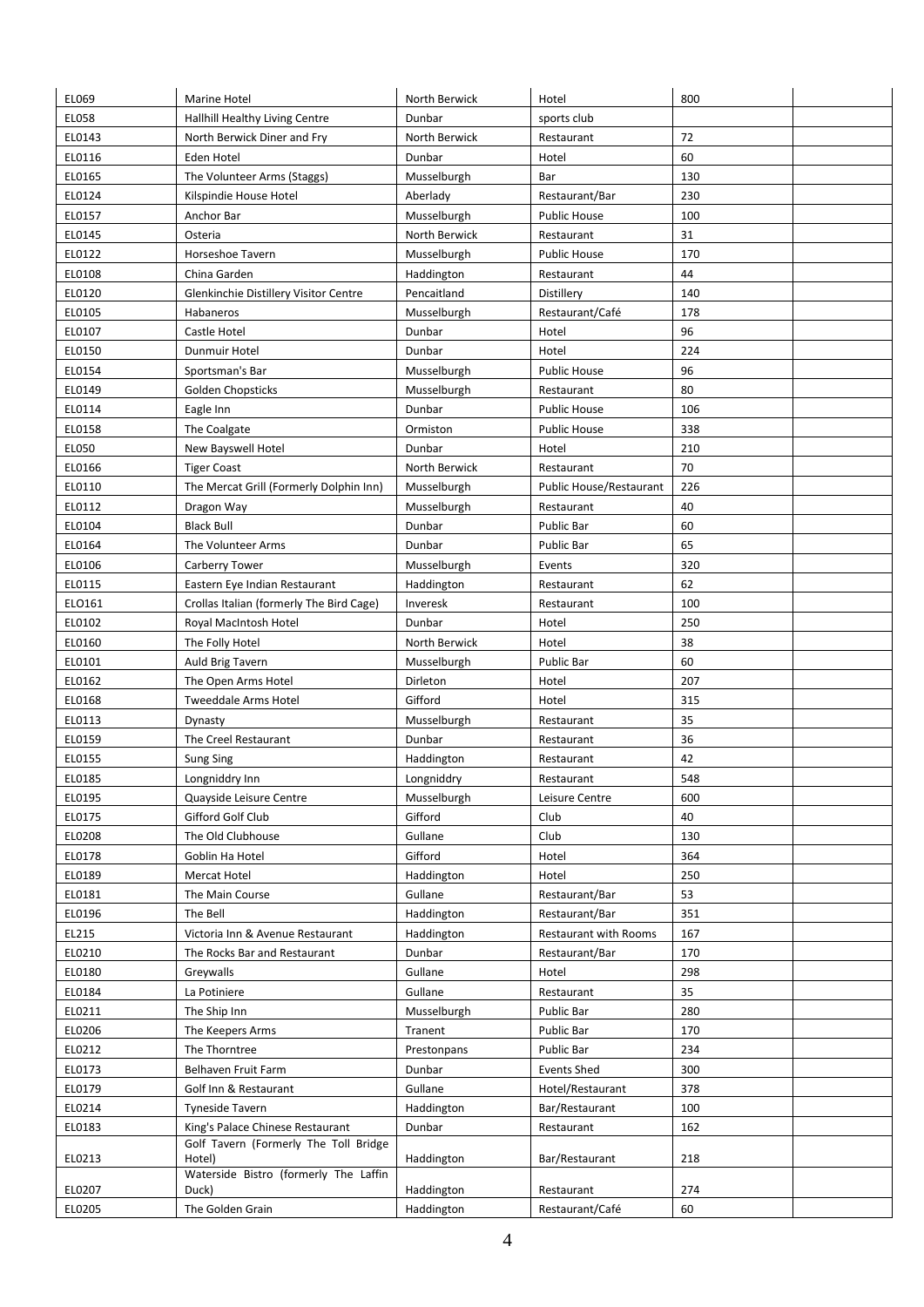| EL0194  | Poonthai's                                                                | North Berwick            | Restaurant          | 56   |  |
|---------|---------------------------------------------------------------------------|--------------------------|---------------------|------|--|
| EL217   | David Macbeth Moir                                                        | Musselburgh              | <b>Public House</b> | 480  |  |
| EL0204  | The Dragon Way                                                            | Port Seton               | Restaurant          | 50   |  |
| EL0199  | Shish Mahal Restaurant                                                    | Musselburgh              | Restaurant          | 34   |  |
| EL0273  | Seton Sands Holiday Village                                               | Seton Sands              | Holiday Venue       | 1000 |  |
| EL0246  | Macmerry Miners Welfare & Social Club                                     | Macmerry                 | Club                | 250  |  |
| EL0265  | <b>Tantallon Golf Club</b>                                                | North Berwick            | Club                | 60   |  |
| EL0245  | Luffness New Golf Club                                                    | Gullane                  | Club                | 250  |  |
| EL0224  | East Linton Bowling Club                                                  | East Linton              | Club                | 120  |  |
| EL0234  | Haddington Bowling Club                                                   | Haddington               | Club                | 80   |  |
| EL0250  | Musselburgh Old Course Golf Club                                          | Musselburgh              | Club                | 60   |  |
| EL0266  | The Glen Golf Club                                                        | North Berwick            | Club                | 200  |  |
| EL0247  | Musselburgh Miners Charitable Society<br>(Incorporating Royal Musselburgh | Prestonpans              | Club                | 1063 |  |
| EL0259  | Prestonpans Royal British Legion Club<br>(Scotland)                       | Prestonpans              | Club                | 290  |  |
| EL0230  | Fisherrow Yacht Club Social Club                                          | Musselburgh              | Club                | 60   |  |
| EL0223  | Dunbar Golf Club                                                          | Dunbar                   | Club                | 150  |  |
| EL0229  | <b>Eskmills Bowling Club</b>                                              | Musselburgh              | Club                | 215  |  |
| EL0270  | Wallyford Miners Welfare and Social<br>Club                               | Wallyford                | Club                | 384  |  |
| EL0243  | Longniddry Golf Clubhouse                                                 | Longniddry               | Club                | 150  |  |
| EL0240  | Lodge Nisbet No. 1112 Social Club                                         | Tranent                  | Club                | 170  |  |
| EL0241  | Lodge St John Fisherrow No. 112                                           | Musselburgh              | Club                | 200  |  |
| EL0244  | Longniddry Royal British Legion                                           | Longniddry               | Club                | 294  |  |
| EL239   | Kilspindie Golf Club                                                      | Aberlady                 | Club                | 125  |  |
| EL0233  | Gullane Golf Club, Members Clubhouse                                      | Gullane                  | Club                | 280  |  |
| EL0232  | <b>Gullane Golf Club</b>                                                  | Gullane                  | Club                | 100  |  |
| EL0218  | Aberlady Bowling Club                                                     | Aberlady                 | Club                | 100  |  |
| ELO 255 | North Berwick Rugby Football Club                                         | North Berwick            | Club                | 250  |  |
| ELO225  | East Lothian Coop Employees Bowling<br>Club                               | Tranent                  | Club                | 160  |  |
| EL0271  | West Barns and District Bowling Club                                      | West Barns               | Club                | 130  |  |
| EL0263  | The Royal British Legion (Scotland)                                       | Dunbar                   | Club                | 240  |  |
| EL0260  | Ross High Rugby Football Club                                             | Tranent                  | Club                | 220  |  |
| EL0254  | North Berwick Masonic Social Club                                         | North Berwick            | Club                | 60   |  |
| EL0237  | Haddington Rugby Football Club                                            | Haddington               | Club                | 170  |  |
| EL0258  | Prestonpans Labour Party Social Club                                      | Prestonpans              | Club                | 250  |  |
| EL0221  | Dunbar Bowling Club                                                       | Dunbar                   | Club                | 80   |  |
| EL0227  | East Lothian Yacht Club                                                   | North Berwick            | Club                | 160  |  |
| EL0222  | Dunbar Castle Social Club                                                 | Dunbar                   | Club                | 120  |  |
| EL0267  | The Honourable Company of Edinburgh                                       |                          | Club                |      |  |
| EL0253  | Golfers<br>North Berwick Golf Club                                        | Gullane<br>North Berwick | Club                | 400  |  |
| ELO257  | Preston Lodge RFC Clubrooms                                               | Prestonpans              | Club                | 192  |  |
|         | The Clubhouse Thurston Manor Leisure                                      |                          |                     |      |  |
| EL0269  | Park                                                                      | Innerwick                | Club                | 760  |  |
| EL0249  | The Musselburgh Bowling Club                                              | Musselburgh              | Club                | 80   |  |
| EL0251  | Musselburgh Rugby Football Club                                           | Musselburgh              | Club                | 240  |  |
| EL231   | Gifford Bowling & Sports Club                                             | Gifford                  | Club                | 100  |  |
| EL0219  | Castlepark Bowling Club                                                   | Prestonpans              | Club                | 140  |  |
| EL0235  | Haddington Conservative Club                                              | Haddington               | Club                | 90   |  |
| EL0264  | <b>Stenton Bowling Club</b>                                               | Stenton                  | Club                | 75   |  |
| EL0236  | <b>Haddington Golf Club</b>                                               | Haddington               | Club                | 200  |  |
| EL0242  | Lodge St John Kilwinning No. 57                                           | Haddington               | Club                | 100  |  |
| EL0272  | Wiremill Social Club                                                      | Musselburgh              | Club                | 250  |  |
| EL0261  | Royal British Legion, Cockenzie                                           | Cockenzie                | Club                | 400  |  |
| EL0220  | Cockenzie & Port Seton Bowling &<br><b>Recreation Club</b>                | Port Seton               | Club                | 290  |  |
| EL0256  | Polson Park Bowling Association                                           | Tranent                  | Club                | 60   |  |
| EL0226  | East Lothian Indoor Bowling Club                                          | Tranent                  | Club                | 250  |  |